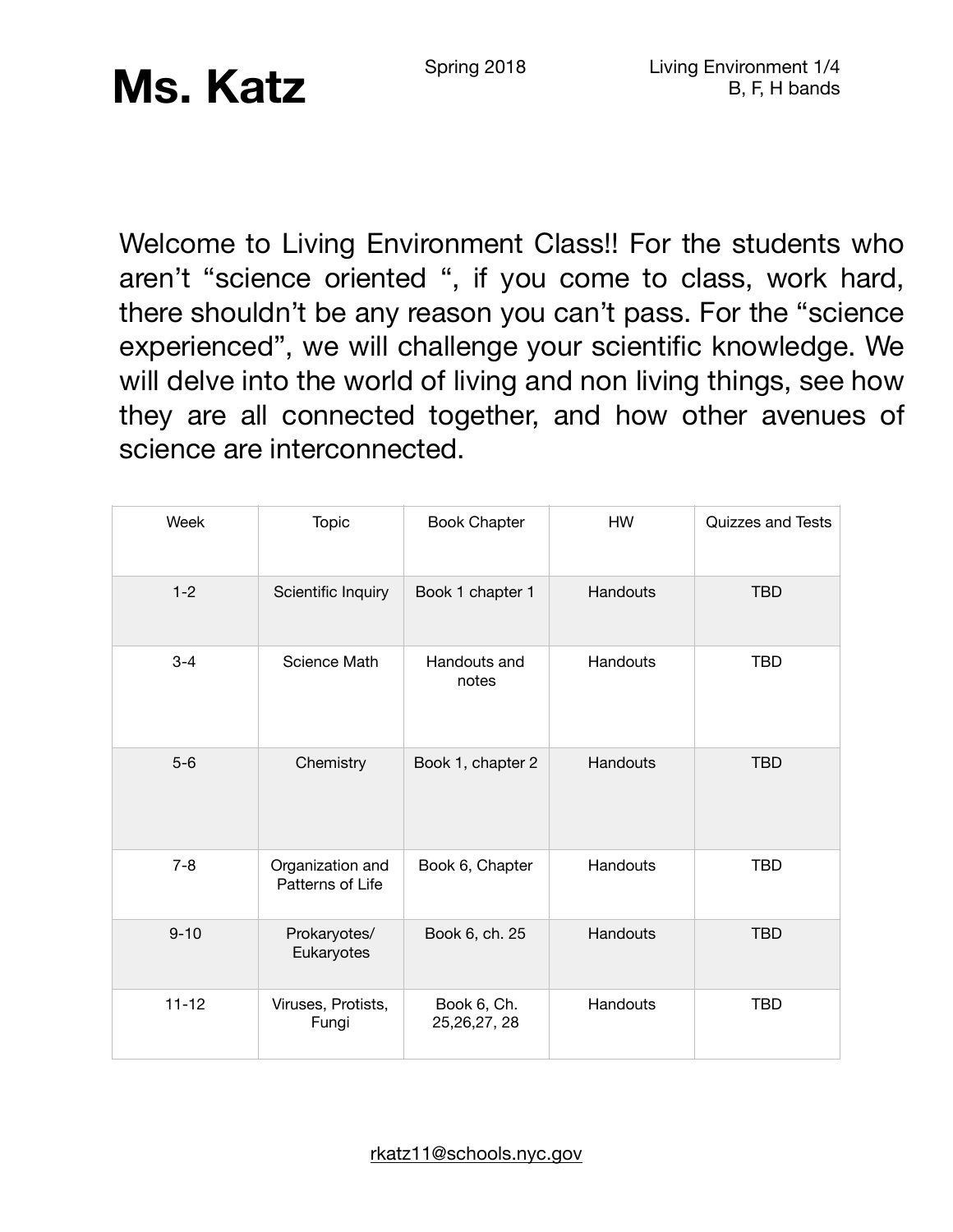## **Ms. Katz** Spring 2018 Living Environment 1/4<br>B, F, H bands

| Week      | <b>Topic</b>                                    | <b>Book Chapter</b> | <b>HW</b>       | <b>Quizzes and Tests</b> |
|-----------|-------------------------------------------------|---------------------|-----------------|--------------------------|
| $13 - 14$ | Worms, sponges<br>to invertebrate<br>Chordates, | Book 6, ch. 33      | <b>Handouts</b> | <b>TBD</b>               |
| $15 - 16$ | Plant physiology                                | Book 5              | Handouts        | <b>TBD</b>               |
| $17 - 18$ | Animal cell:<br>structure,<br>metabolism        | Book 2,             | <b>Handouts</b> | TBD                      |
| 19-20     | Genetics                                        | Book 3              | Handouts        | TBD                      |

| $21 - 22$ | Homeostasis in<br>the human body | Book 4                    | Handouts | <b>TBD</b> |
|-----------|----------------------------------|---------------------------|----------|------------|
| 23-24     | Evolution                        | Book 1Chapter 4<br>then 3 | Handouts | <b>TBD</b> |
| $25 - 26$ | Ecology                          | Book 7                    | Handouts | <b>TBD</b> |
| $27 - 28$ | <b>Mitosis</b>                   | Book 3                    | Handouts | <b>TBD</b> |
| 29-30     | Meiosis                          | Book 3                    | Handouts | <b>TBD</b> |

[rkatz11@schools.nyc.gov](mailto:rkatz11@schools.nyc.gov)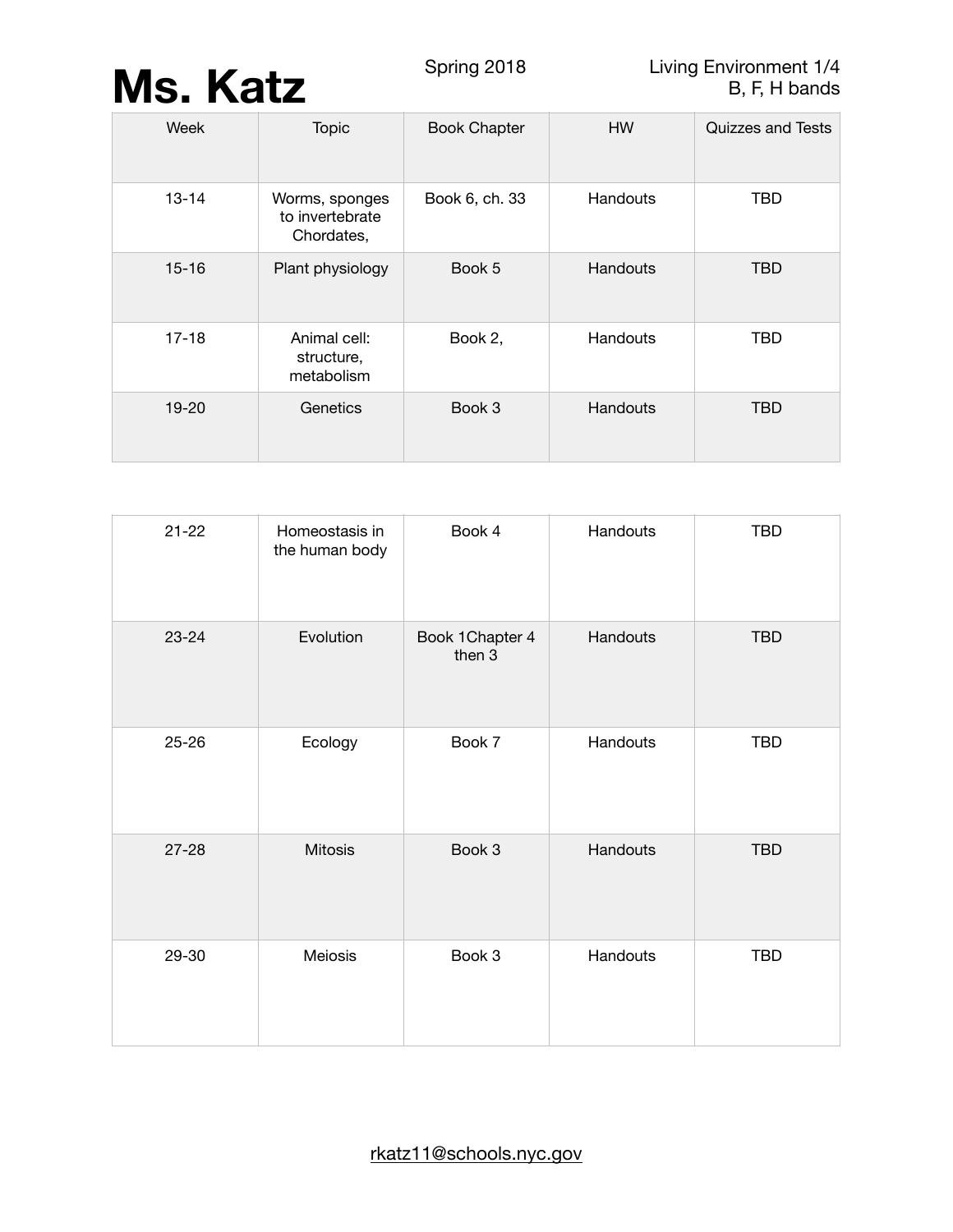| Week                                 | Topic                 | Chapter | Hw       | Quizzes/Tests |
|--------------------------------------|-----------------------|---------|----------|---------------|
| $31 - 32$                            | Human<br>Reproduction | Book 4  | Handouts | <b>TBD</b>    |
| 33-37                                | <b>Final Projects</b> |         |          |               |
| 38-43                                | Review for<br>Regents |         | Handouts |               |
| $\mathbf{r}$<br>$\sim$ $\sim$ $\sim$ | .                     |         |          |               |

**Learning Objectives:** 

Skedula is a great resource for students and parents to check attendance and grades. If you need help logging in, just ask. Also, homework is posted on the website each day, if you lose you handouts, don't ask me for another!!!!! Go online yourself and print it!

The classroom should be an inclusive and respectful place FOR ALL STUDENTS! BULLYING WILL NOT BE TOLERATED IN THE CLASSROOM. Please act appropriately at all times.

There will be one project before the winter break (Nov-Dec) or a midterm, we will discuss beforehand.

There will be a project or a final (April-May).

Some of you will take the NYS Regents, I will test prep students end of May-June for the exam, while the rest of the class is getting their projects ready. The final projects will have a 5 oral presentation attached to it.

Any questions or concerns, please don't hesitate!!!